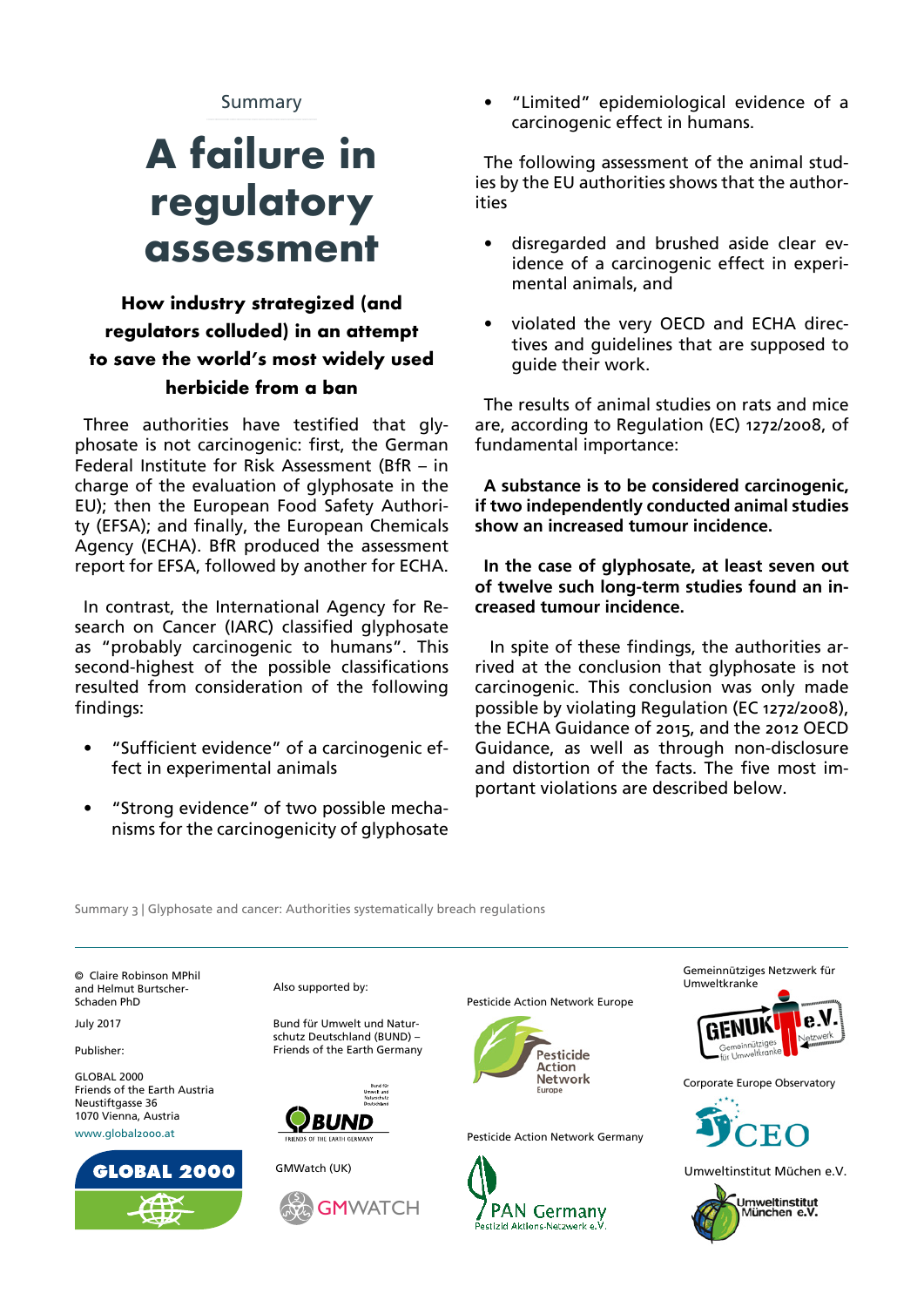#### **1. Non-compliance and distortion in the statistical analysis**

There are two types of statistical methods to determine whether tumours observed in test animals are caused by the tested substance – "trend tests" and "pairwise comparisons". Statistically significant results in either kind of test must be taken into account, as stated by the 2012 OECD Guidance 116 and the CLP (classification, labelling and packaging) Guidance (ECHA 2015).

Initially, the German Federal Institute for Risk Assessment (BfR) failed to recognise numerous significant tumour incidences, due to its failure to apply a "trend test". It had instead relied on the "pairwise comparisons", as used in the industry study reports. Those had only indicated a carcinogenic effect of glyphosate for a single type of tumour in a single study.

Due to the IARC monograph on glyphosate, which was published in July 2015, the BfR re-assessed its own evaluation. As a result, the above-mentioned significant incidences in seven out of twelve studies were acknowledged.

Nevertheless, the BfR – and the EU authorities, which relied on the BfR's groundwork – failed to notice a further eight significant tumour effects. These additional incidences were recently identified by Professor Christopher Portier, former director of the US National Center for Environmental Health at the Centers for Disease Control and Prevention in Atlanta, after he analysed the data of the otherwise undisclosed industry studies.

The authorities played down the tumour incidences in the two rat and five mouse studies now known to them, by declaring significance in a "pairwise comparison" a mandatory requirement in order for the incidences to be considered relevant. "Trend tests", on the other hand, were only mentioned, but flagged as inadequate. This constitutes a violation of the relevant OECD Guidance, as such a requirement does not exist. According to this Guidance, if in either of the two testing methods, **no matter which**, there is significance, the hypothesis that the tumours occurred by chance and not due to the chemical being tested is to be considered

refuted. As is clearly stated by the OECD Guidance 116: "Significance in either kind of test is sufficient to reject the hypothesis that chance accounts for the result" (p. 116).

#### **2. Alleged "high-dose effects"**

To weaken the significance of the now obvious tumour incidences, the BfR and EFSA claimed:

- i. There was a maximum limit of 1,000 mg per kg of body weight as the highest dose with which test animals should be treated with per day, and
- ii. The observed tumour incidences only presented due to "excessive toxicity".

However, item (i) is entirely fictitious. A review of applicable guidelines shows that a maximum of 1,000 mg/kg per day, also called a "limit dose", does not exist for cancer studies. This definition was implicitly adopted from another type of study.

Moreover, item (ii) cannot stand up to scientific scrutiny. The only presumed "excessive toxicity" supported by the data consists of a lower body weight of animals in the high-dose group in a very few studies. However, these animals' food consumption was reduced correspondingly with their body weight, which probably resulted from the altered palatability of the food due to the mixed-in glyphosate. Hence it is unlikely to involve any "excessive toxicity". The lifespan of the test animals was not affected and there were no other pathological findings in the tumour-affected organs apart from the tumours.

In sum, the argument relating to "high-dose effects" has no scientific merit and appears to have been introduced in an attempt to discredit the determined tumour incidences.

### **3. Alleged lack of dose-response relationships**

When an effect increases with an increasing dosage of a substance, toxicologists call this a "dose-response relationship". When there is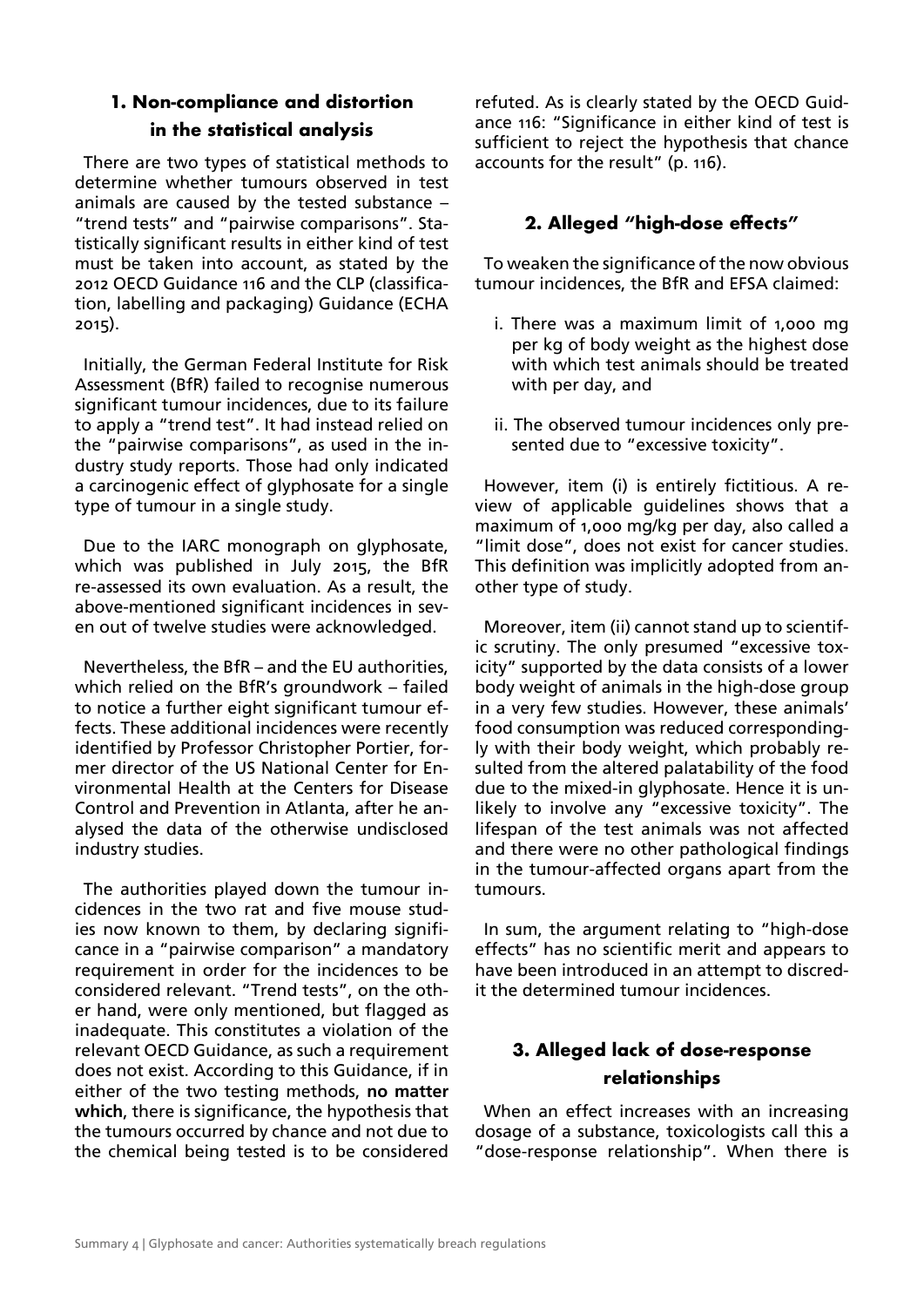such a relationship, the effect is considered to be of particularly high significance. This does not mean, however, that an effect is irrelevant if it is only observed in the highest dose group.

The full report provides evidence that in the mouse studies alone, four cases of clear dose-response relationships could be substantiated. Furthermore, trend tests are – in contrast to pairwise comparisons – capable of capturing dose-response relationships. The OECD Guideline states accordingly:

 $\blacksquare$  A trend test ... asks whether the results in all dose groups together increase as the dose increases.<br>
- (OECD Guideline

– (OECD Guideline 116, p. 116).

In the glyphosate studies, significant tumour effects were predominantly verified with trend tests.

BfR, EFSA and ECHA avoided mentioning existing dose-response relationships in the observed tumour effects. At the same time, they emphasised the lack of such a relationship in other tumour incidences. This suggests that the authorities tried to cover up evidence for the carcinogenic effects of glyphosate.

## **4. Incorrect and distorted use of "historical control data"**

"Historical control data" are the compiled data from untreated control animals in previous studies. Such data can, in certain circumstances, assist in validating study results. Cancer studies are particularly concerned with the occurrence of "spontaneous" tumours.

As in humans, the prevalence of spontaneous occurrence of tumours can be influenced by numerous factors, such as stress, diet and genetic predisposition. These factors vary between different experiments. For this reason, relevant guidance documents state that the most important factor in the assessment of results is always the comparison of treated animals with the concurrent control group. Recourse to "historical control data" should only be taken where there are serious doubts regarding the test results, and only with the application of strict rules: comparisons can be made only with animals from the same strain, from an experiment conducted in the same laboratory, and within a maximum period of five years of the experiment under question.

In the case of glyphosate, the authorities not only violated all these restrictions on a grand scale, but also distorted the facts beyond recognition. The authorities declared outliers in the historical controls to be the norm. The most absurd example in this regard is a 1997 mouse study, where the historical control data supported the significant tumour incidence in eight out of nine studies. However, the authorities utilised only data from the ninth study, which had an extremely high tumour incidence, to discredit the relevance of these tumour incidences.

Studies for which suitable historical controls were available, and which confirmed the observed tumour effect, were disregarded by the authorities. Other clearly inadmissible historical control data were utilised by the authorities to deny significant tumour effects – a clear violation of guidance documents and guidelines.

In sum, the argument of historical controls, as constructed by the authorities, is a house of cards that collapses as soon as scientific standards and OECD guidelines – or even ECHA's own guidelines – are applied.

#### **5. Arbitrary selection of studies**

The observed tumours of the lymphatic system (malignant lymphoma) were a particularly clear effect of glyphosate in the mouse studies. Three studies demonstrated a statistically significant increase in these tumours. In two of them, a clear dose-response relationship was evident. In the third study (conducted in 1997), the effect was only observable at the highest dose. Epidemiological studies also indicate an increased risk for the development of cancer in the lymphatic system (non-Hodgkin's lymphoma) through contact with glyphosate in humans.

According to the assessment of the EU authorities, no increase of malignant lymphoma